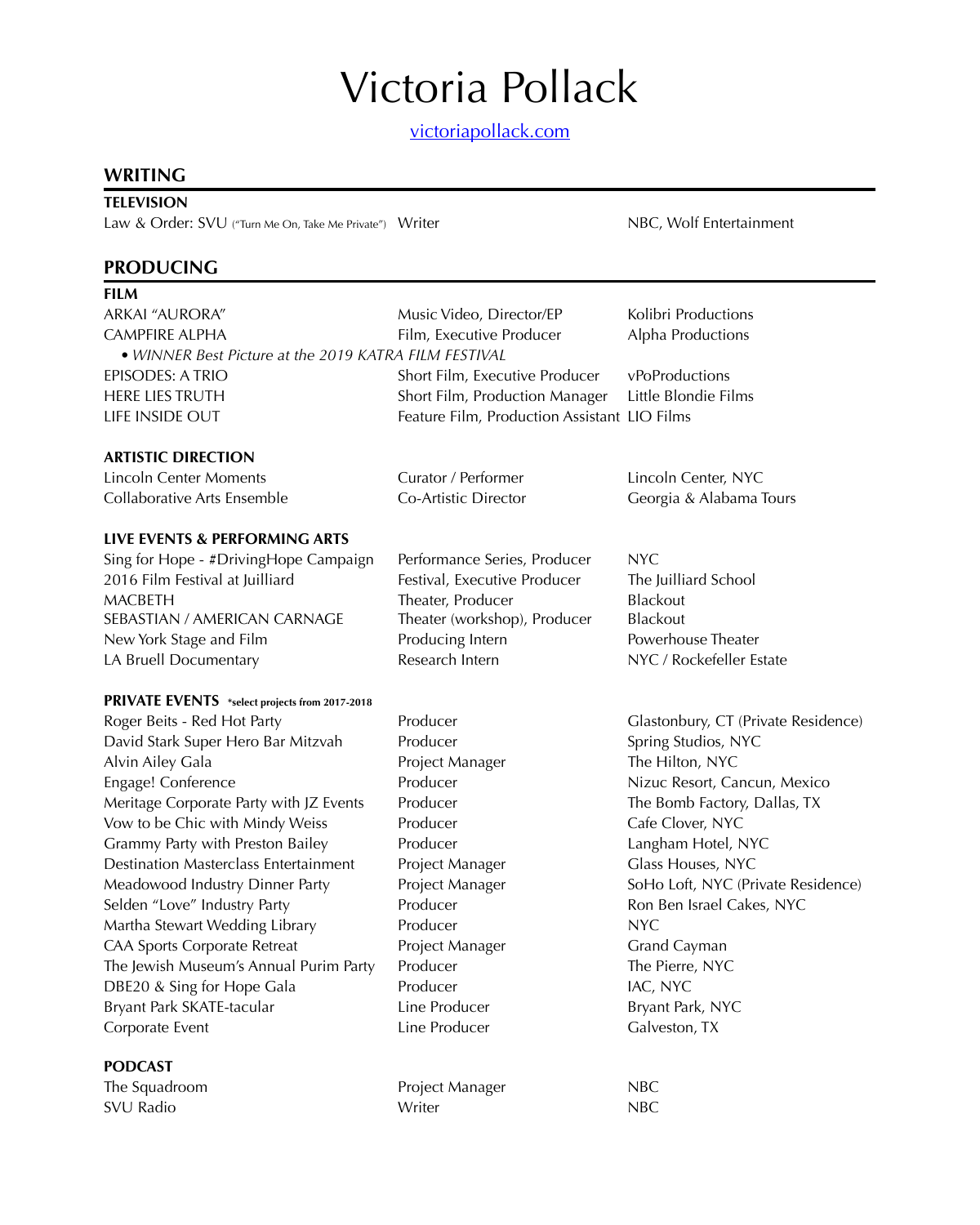[victoriapollack.com](https://victoriabpollack.wixsite.com/veep)

# **ADMINISTRATIVE**

Law & Order: SVU - Seasons 21 & 22 Showrunner's Assistant Spring 2019 - Present Juilliard Drama Admin Assistant Fall 2013 - Summer 2017 Élan Artists NY Manager & Admin Spring/Summer 2013 - Spring 2018 Sing for Hope **Admin** Admin Autumn 2018 - Sept 2020

# **DIRECTING**

Broadway **Asst. to Becky Guy** The Juilliard School **Broadway** Twelfth Night **Asst.** to Vivienne Benesch The Juilliard School Lincoln Center Moments Director/Performer Lincoln Center Broadway for All - 2017 **Director Director** Broadway for All Broadway for All - 2018 **Director Director** Broadway for All

# **CHOREOGRAPHY**

Dancing at Lughnasa Dir. Mikey Perlman The Juilliard School Group 46 Actor Presentations Dir. Claire Karpen The Juilliard School Broadway **Broadway Dir. Becky Guy The Juilliard School** Ease on Down the Road **Direct Columbia University** Dir. Victoria Ugarte Columbia University Dirty Dancing The Local Columbia University Dirty Dancing Jazz Columbia University Grace Kelly **Grace Kelly Jazz Columbia University** Don't Stop Me Now **Jazz** Jazz **Columbia University** Still Rock & Roll To Me Swing Swing Columbia University

# **ACTING**

**FILM** 

Winner **Principal** Principal **Principal** Dir. Gus Reed / AFI Selection Mind Like Pendulum Principal Dir. Artemis Tapaglia Whiskey Kills the Hunger **Principal** Principal Dir. Terrence Elenteny People, People **Supporting** Dir. Lizzie Logan Here Lies Truth Supporting Dir. Lauren Flack

#### **THEATER - PROFESSIONAL**

| For this Time Only                       | ACIO  |
|------------------------------------------|-------|
| Minetti                                  | The ( |
| * 1980, Or Why I Voted for John Anderson | Robi  |
| * Miller, MS                             | Beck  |
| + Romance Novels for Dummies             | Liz   |
| The Egg-Layers                           | Won   |
| The Capables                             | Jessy |
| + Around the Globe Chain Play            |       |
| + The Commencement of William Tan        | Pom   |
| + A Knee That Can Bend                   |       |
|                                          |       |

Richard II **Asst. to Tyne Rafaeli** The Juilliard School **Richard II** Asst. to Tyne Rafaeli

Lydia & Tom: A Musical **Dir.** Alex Hare NYC International Fringe Festival

Design Flaw Principal vPoProductions / Dir. Harry McFann Mystery and Melancholy Principal NYU Tisch / Dir. Brandon Rowe Life Inside Out Supporting LIO Productions / Dir. Jill D'Agnenica The Tourists Principal Chotal Productions / Dir. Jun Sup Lee

> For this Time Carnegie Hall, NYC Girl **East Royal Lyceum, Edinburgh & Barbican, London** in 1980, Premiere Stages / Dir. Jessi Hill y 1986 - Miller, Mansfield / Michelle Bossy Primary Stages / Dir. Stella Powell-Jones nan The Eleorges/Dramatists Guild / Alice Reagan (u/s) Gym at Judson / Dir. Stefanie Abel Horowitz a **Lark Theatre / Dir. Doug Howe** -a-Link Ma-Yi Writer's Lab / Dir. Tamara Fisch NYSAF / Dir. Erin Ortman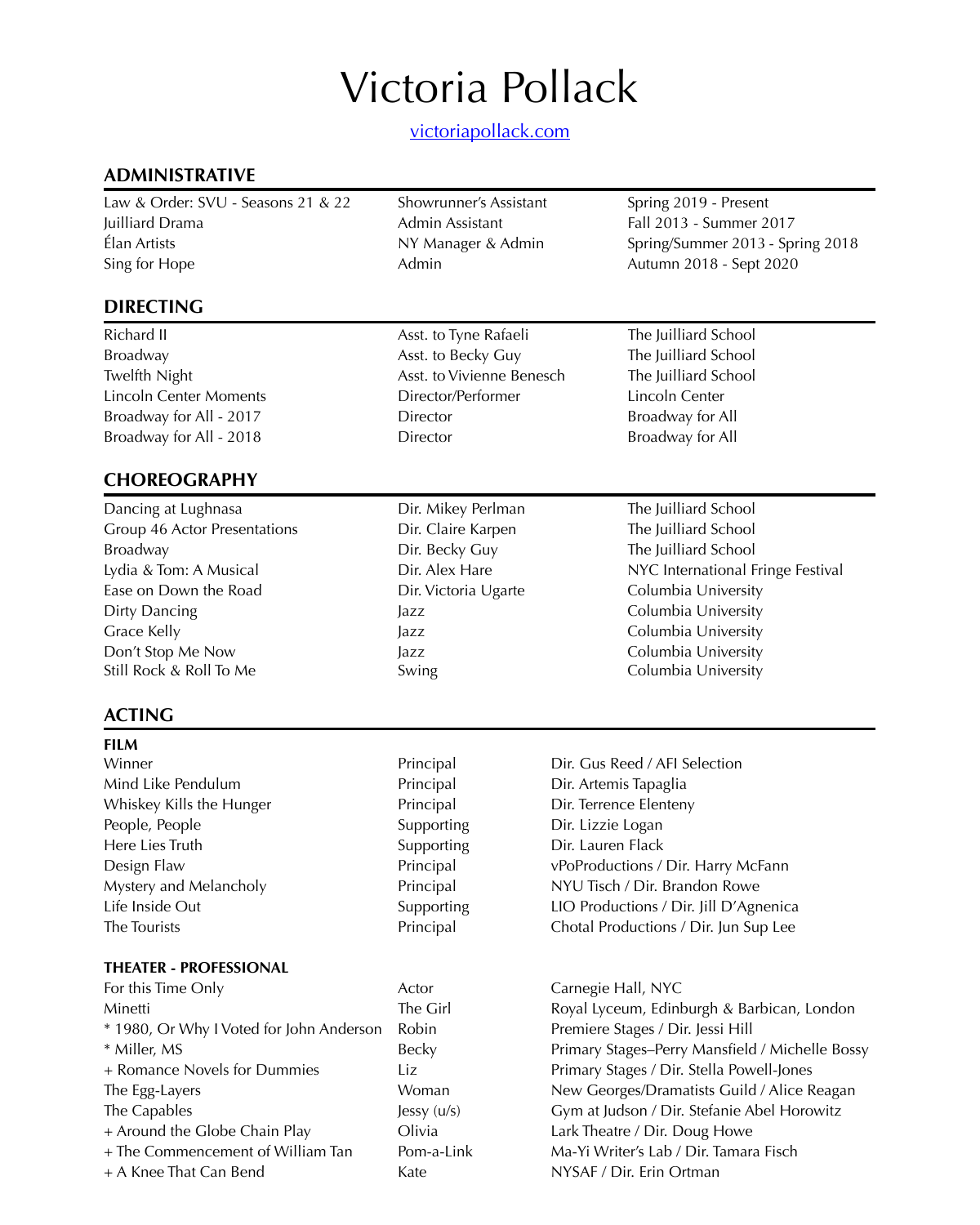# [victoriapollack.com](https://victoriabpollack.wixsite.com/veep)

#### **THEATER - PROFESSIONAL (cont.)**

- 
- 
- 

#### **THEATER - JUILLIARD**

| A Girl Lives Alone            |
|-------------------------------|
| Othello                       |
| Misalliance                   |
| A Midsummer Night's Dream     |
| Love's Labour's Lost          |
| An Evening of Musical Cabaret |
| As Five Years Pass            |
| Snore                         |
| Miller, MS                    |
| A Mother                      |
| The George Saunders Project   |
| Twelfth Night                 |
| Trewlawny of the 'Wells'      |
| Gint                          |
| Lie of the Mind               |
| Henry IV Part II              |
| * House of Joy                |
| * Storytown                   |

| Therapist & Sam |
|-----------------|
| Frannie         |
| Holly           |
| ane             |

# **+ Grounded Therapist & Sam Metropolitan Opera / Dir. Michael Mayer**

+ Frannie & Zooey Frannie Primary Stages / Dir. Michelle Bossy + Ex Habitus **Holly** Holly The Brewing Department / Dir. Lilla Goettler + Douches Jane MADness Theater Festival / Dir. Michele Travis

| A Girl Lives Alone            | Janet                | Dir. Jessi Hill         |
|-------------------------------|----------------------|-------------------------|
| Othello                       | <b>Bianca</b>        | Dir. Jonathan Rosenberg |
| Misalliance                   | Lina Szczepanowska   | Dir. Janet Zarish       |
| A Midsummer Night's Dream     | Ouince               | Dir. Jonathan Rosenberg |
| Love's Labour's Lost          | Boyet                | Dir. Erica Schmidt      |
| An Evening of Musical Cabaret | Singer               | Dir. Deborah Lapidus    |
| As Five Years Pass            | Secretary            | Dir. Jesse Perez        |
| Snore                         | Allie                | Dir. Knud Adams         |
| Miller, MS                    | Becky                | Dir. Lee Sunday Evans   |
| A Mother                      | Anna                 | Dir. Jonathan Rosenberg |
| The George Saunders Project   | Doris                | Dir. Jesse Perez        |
| Twelfth Night                 | Maria                | Dir. Arin Arbus         |
| Trewlawny of the 'Wells'      | Sarah                | Dir. Claire Karpen      |
| Gint                          | Sally Vicks          | Dir. Trazana Beverly    |
| Lie of the Mind               | Meg                  | Dir. Frank Deal         |
| Henry IV Part II              | Hostess / Lady Percy | Dir. Richard Feldman    |
| * House of Joy                |                      | Madhuri Shekar          |
|                               |                      |                         |

#### **THEATER - BARNARD COLLEGE, COLUMBIA UNIVERSITY**

Little Brother, Little Sister Sister Dir. Natalie Glick The Secret Garden Mary Lennox Dir. Mary Jo Holuba Company Kathy Dir. Amanda Stoffel The Inca of Perusalem **Ermyntrude** Dir. Tatiana Hollander Am I Blue **Ashbe** Ashbe **Dir.** Jenny Vallancourt The Varsity Show V117 **Ensemble** Dir. Emily Nagel Hamlet Ophelia Dir. Tom Kapusta The Egg-Layers **The Egg-Layers** Communism Woman Dir. Alice Reagan

Aurin Squire

### **ARTS OUTREACH \****Selected Projects*

Artists Striving to End Poverty CHOICES Workshop Facilitator New York, NY Lincoln Center Theater Rhetoric Workshops (15-18yrs) New York, NY artsINSIDEOUT Storytelling for Teens Johannesburg, South Africa NOLA Project NOCCA (14-18 yrs) New Orleans, LA Harlem School for the Arts **Intro to Acting Harlem, NYC**